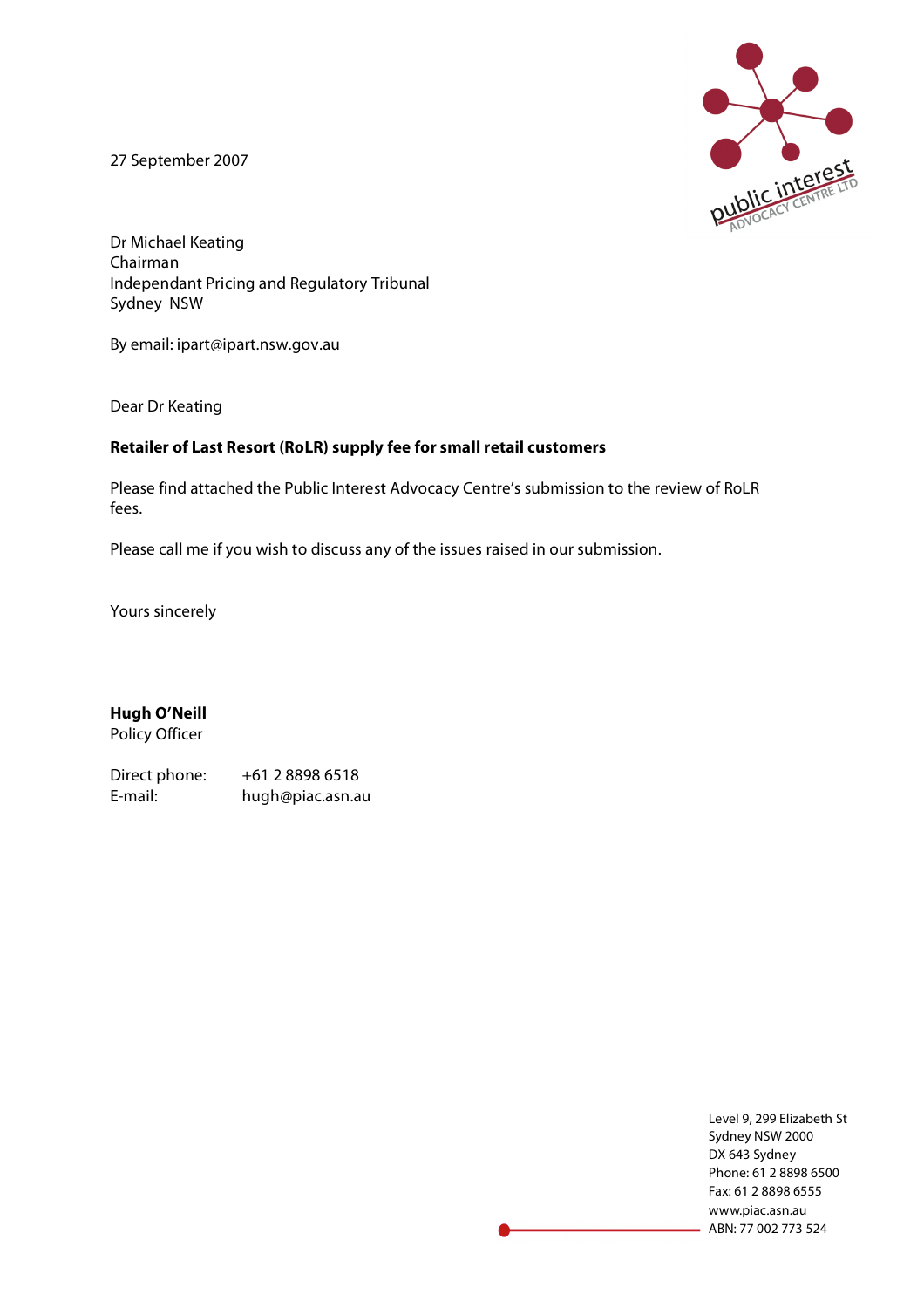

# **Retailer of Last Resort Supply Fee for Small Retail Customers**

**27 September 2007**

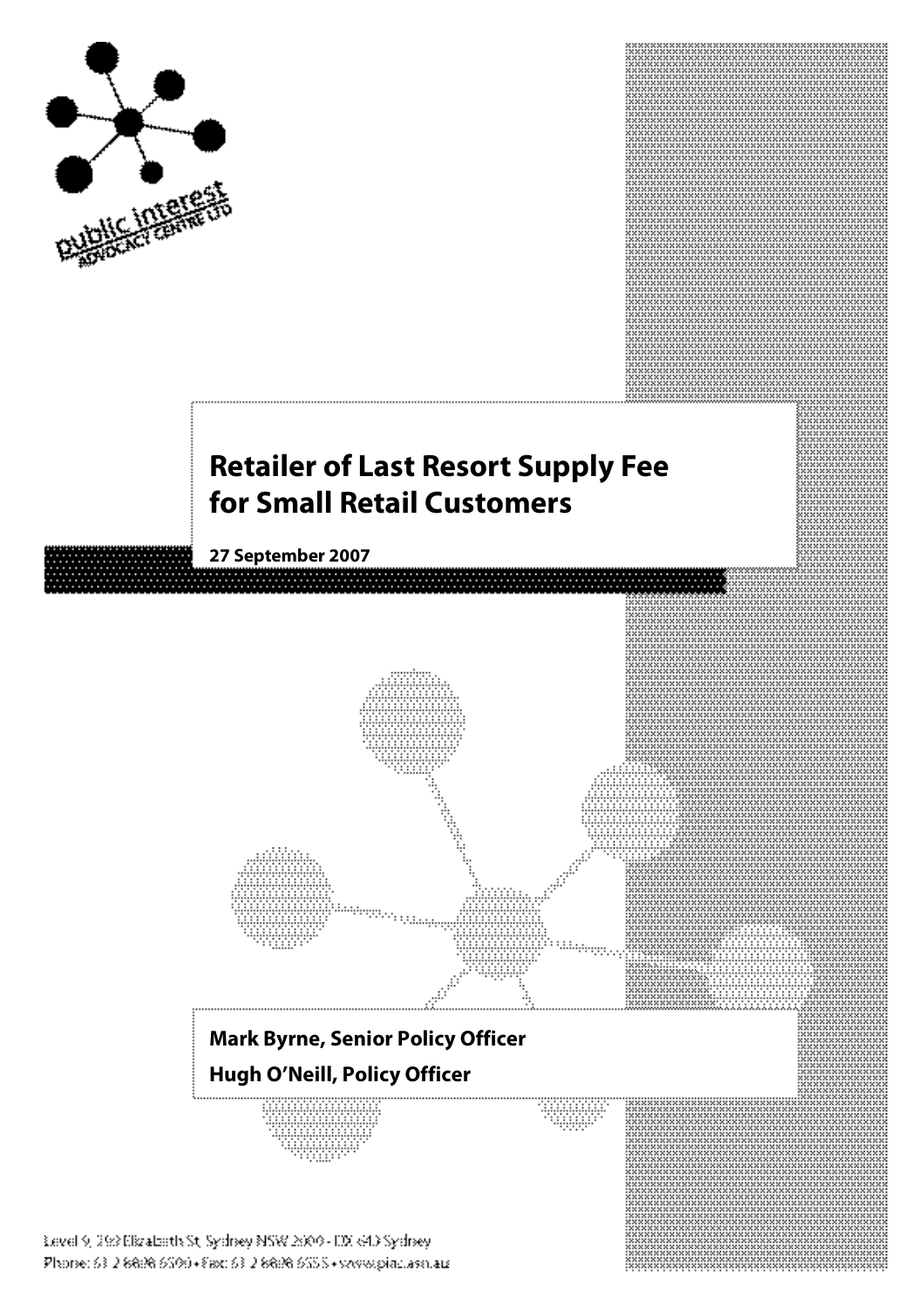## **Introduction**

The Public Interest Advocacy Centre (PIAC) seeks to promote a just and democratic society by making strategic interventions on public interest issues. PIAC is an independent, non-profit law and policy organisation that identifies public interest issues and works co-operatively with other organisations to advocate for individuals and groups affected.

In making strategic interventions on public interest issues PIAC seeks to:

- expose unjust or unsafe practices, deficient laws or policies;
- promote accountable, transparent and responsive government;
- encourage, influence and inform public debate;
- promote the development of law—both statutory and common—that reflects the public interest; and
- develop community organisations to pursue the interests of the communities they represent.

Established in July 1982 as an initiative of the Law Foundation of New South Wales, with support from the NSW Legal Aid Commission, PIAC was the first, and remains the only, broadly based public interest legal centre in Australia. Financial support for PIAC comes primarily from the NSW Public Purpose Fund and the Commonwealth and State Community Legal Centre Funding Program. PIAC generates approximately forty per cent of its income from project and case grants, seminars, consultancy fees, donations and recovery of costs in legal actions.

## **Utility Consumers' Advocacy Program**

The Utility Consumers' Advocacy Program (UCAP) was established in 1998 by PIAC, funded by the NSW Government, to develop policy and advocate in the interests of residential consumers, particularly low-income consumers, in the NSW energy and water industries. The project is based at PIAC and UCAP staff receive broad policy direction from a community based Reference Group, who's members include:

- Council of Social Service of NSW (NCOSS);
- Tenants Union;
- Combined Pensioners and Superannuants Association of NSW (CPSA);
- Park and Village Service;
- Western Sydney Community Forum;
- Rural and remote consumers; and
- Institute of Sustainable Futures, University of Technology.

## **1. Retailer of Last Resort events**

PIAC appreciates the opportunity to comment on the Independent Pricing and Regulatory Tribunal's (IPART's) Review of retailer of last resort supply fee for small retail customers: Electricity – Issues Paper, August 2007. This review is a result of the EnergyOne-triggered Retailer of Last Resort (RoLR) event that took place in July this year. This was not caused by retailer failure, but rather by the retailer making a business decision to withdraw from the market for the sake of financial expediency. The EnergyOne experience should be used to identify issues that may arise from future RoLR events .

## **2. Terms of Reference**

PIAC is concerned that, as with the terms of reference for IPART's electricity price determination for 2007-10, in reviewing the RoLR fee IPART will not expressly consider the costs and benefits from a consumer perspective.

PIAC  $\triangleright$  Submission on Retailer of Last Resort customer fee  $\triangleright$  1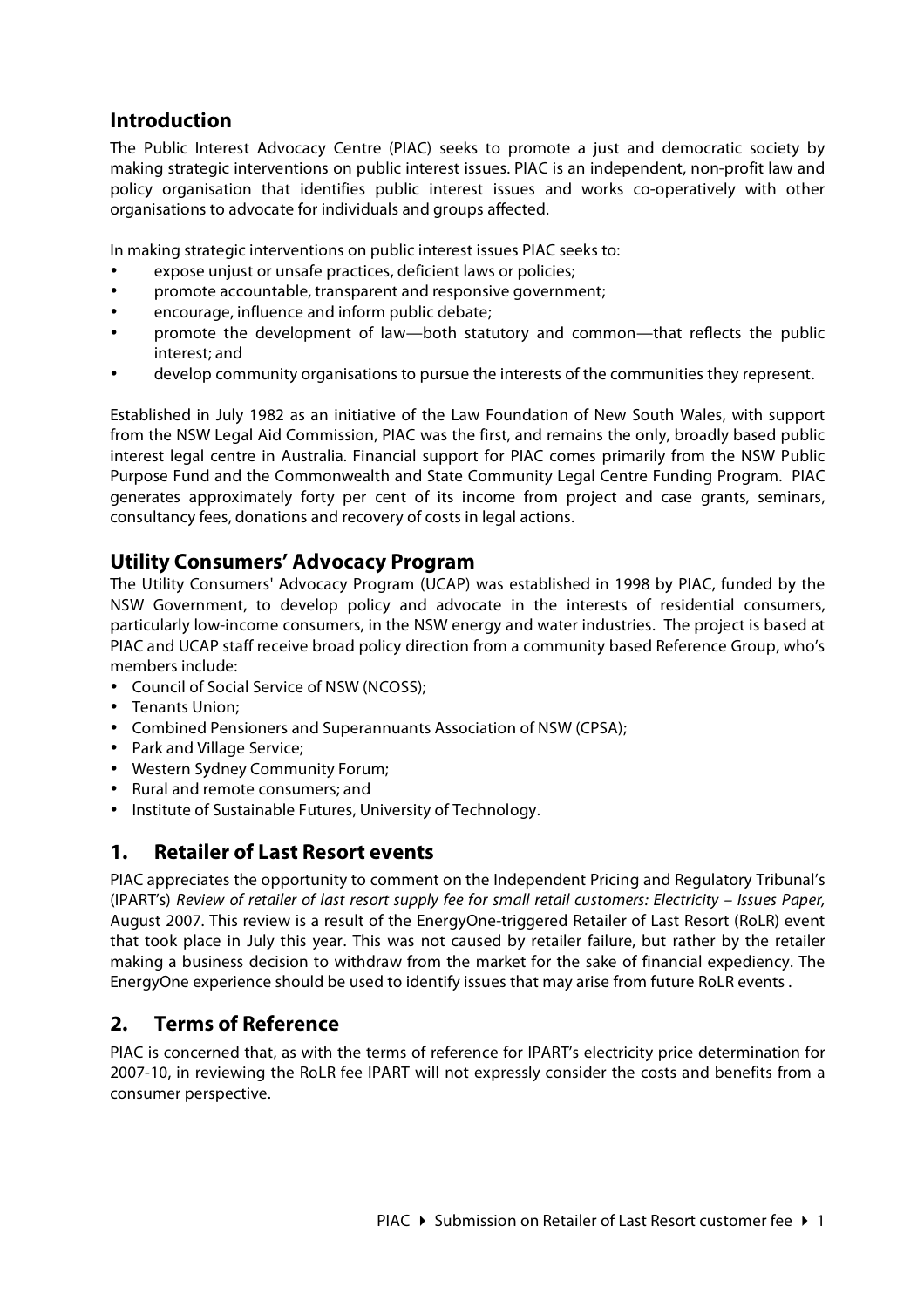# **3. Impact of RoLR fee**

The Standard Retailers have considerable and potentially costly obligations to perform in their duties as RoLRs. However, the NSW Government has charged the state-owned retailers with protecting the obligation to supply, and RoLR duties are necessary to ensure the safe and reliable delivery of an essential service to consumers. RoLR obligations are a consequence of creating competition in a naturally monopolistic essential service industry.

PIAC questions the appropriateness of penalising consumers, through implementing RoLR fees, for obtaining an essential service through an uneconomic or unscrupulous retailer. The EnergyOne RoLR experience demonstrated that the current fee structure is inappropriate because it allows retailers to shift the responsibility and cost of providing an essential service to state-owned businesses and consumers, with no consequent detriment.

#### **3.1 Negative impacts on consumers**

RoLR events inconvenience consumers in a number of ways. For instance, consumers may have to pay more whilst on the standard tariff; they may be subject to a new billing cycle that causes fiscal complications; they need to spend more time and effort shopping around for a new retailer; or (as discussed at 2.5 below), they may not be able to recover their security deposit. A fee that comes on top of these inconveniences may make it more dificult to pay for other essential items — especially in the case of consumers on low incomes or experiencing other hardships.

## **3.2 Negative impacts on retailers**

The implementation of the RoLR fee will adversely affect standard and second tier retailers. For example, if customers transferred after a RoLR event are penalised with a fee, they may be less likely to want to engage with the market again, particularly by chancing a smaller second tier company. In this way, the RoLR fee could become a barrier to competition. Conversely, if RoLRs implement the fee, they run the risk of transferred customers thinking they are ungenerous. This may be why the RoLRs did not apply the \$25 fee to transferred customers after the EnergyOne event.

IPART should obtain information on the behaviour of transferred customer after the RoLR event, and the way in which the transition process or the waiving of the RoLR fee affected their perception of the RoLR.

## **3.3 Wholesale Market Conditions**

When the RoLR fee was introduced, it was intended that it "Would allow for some recovery of abnormal costs that may be incurred, for example, for a special meter reading or customer service visit to the cusomer, administration, and management of special risk factors". <sup>1</sup> This sets it aside as a mechanism to pass on wholesale market costs to transferred customers placed on a regulated tariff. In any case, IPART has set regulated retail tariffs at cost reflective levels and the regulated tariff should sufficiently account for changes to the wholesale market. Trigger points have been incorporated ino the determination so that the tariff can be adjusted if wholesale prices exceed a certain level.

PIAC also notes that the Electricity Tariff Equalisation Fund (ETEF) will operate at 80% of its current level for the majority of the term of the current RoLR fee review, dropping to 60% for the last 6 months of the review period. The wholesale risk faced by the RoLRs will therefore be substantially covered, and consequentlly, the risk to consumers should also be minimised.

Lastly, PIAC supports the view that this review should not reopen the issue of market based electricity purchase costs.

<sup>&</sup>lt;sup>1</sup> NSW Treasury Regulatory Impact Statement for the *Electricity Supply (General) Regulations 2001*, p 52.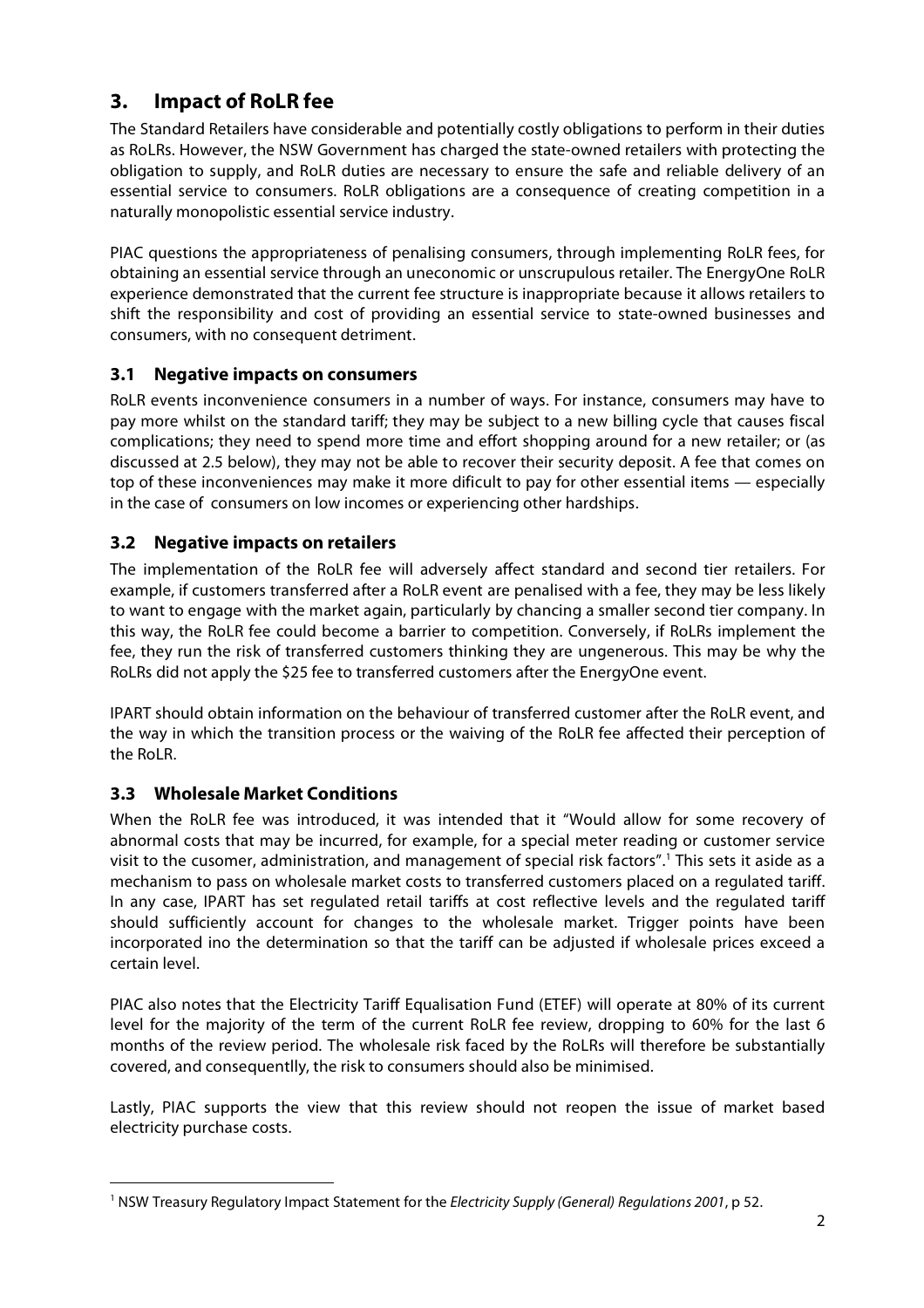#### **3.4 Benefits to Retailers**

IPART recently estimated that the cost for Standard Retailers to acquire new customers through marketing or other means was \$35. In July this year, Australia Power and Gas in Victoria paid \$1 million, or \$67 per customer, to acquire 45,000 customers. This was considered a bargain price.<sup>2</sup> Yet, when RoLR events occur, RoLRs acquire customers without outlaying the usual acquisition costs. In making its determination, IPART should therefore clearly set out how the benefit of acquiring customers through RoLR mechanisms has been weighed up against the cost of administering a RoLR customer transfer.

#### **3.5 Security Deposits**

There appears to be no guarantee that customers who provided a security deposit to a retailer that subsequently fails will have their security deposit returned when the RoLR event occurs. These customers may then be required to provide a new security deposit to the RoLR. Applying a RoLR fee on top of having to provide two security deposits places an unrealistic burden on consumers.

## **4. Industry Fund**

The burden of maintaining supply continuity should be either borne by the failed retailer or shared around the industry, rather than being borne by RoLRs and/or consumers.

For instance, each retailer could be required to maintain their own fund, containing a set amount (equivalent to the RoLR fee) per market contract customer, to be held in escrow to cover the costs of transferring customers to a RoLR. This money could earn money in approved investments and therefore still benefit the company. This would be an effective disincentive for retailers to withdraw from the market, and would place the cost of the RoLR transfer on to the company responsible for the event.

Alternately, all retailers could be required to contribute a set amount per customer to an industrywide fund, which would then be accessible to RoLRs to cover the costs involved in transferring customers. Access to the fund could be by Ministerial discretion, similar to the endorsement process for charging RoLR fees.

## **5. Issues to consider if a fee is permitted**

#### **5.1 Fee limited to September 2009**

The stability and structure of the electricity market is hard to predict beyond 2010, due to the phasing out of ETEF and the possible implementation of the recommendations of the Owen Report. Therefore, IPART's recommendation to limit the review period until September 2009 is sensible. Future determinations for RoLR fees should follow the current transparent consultative process.

#### **5.2 Fee structure**

A fixed fee per customer sends a much clearer signal to customers as to the risks involved in entering into a market contract, particularly if the fee is delineated in the contract (see 4.3).

A methodological calculation of the RoLR fee, based for example as a proportion of wholesale market prices, would require substantial input from the retailers to calculate and evidence. Further, a methodological calculation is disadvantageous from a consumer's perspective for two reasons: it would be confusing; and because a RoLR event is more likely to occur when wholesale costs are high, the RoLR fee would also be high.

 <sup>2</sup> Australian Power and Gas media release, <sup>6</sup> July 2007.